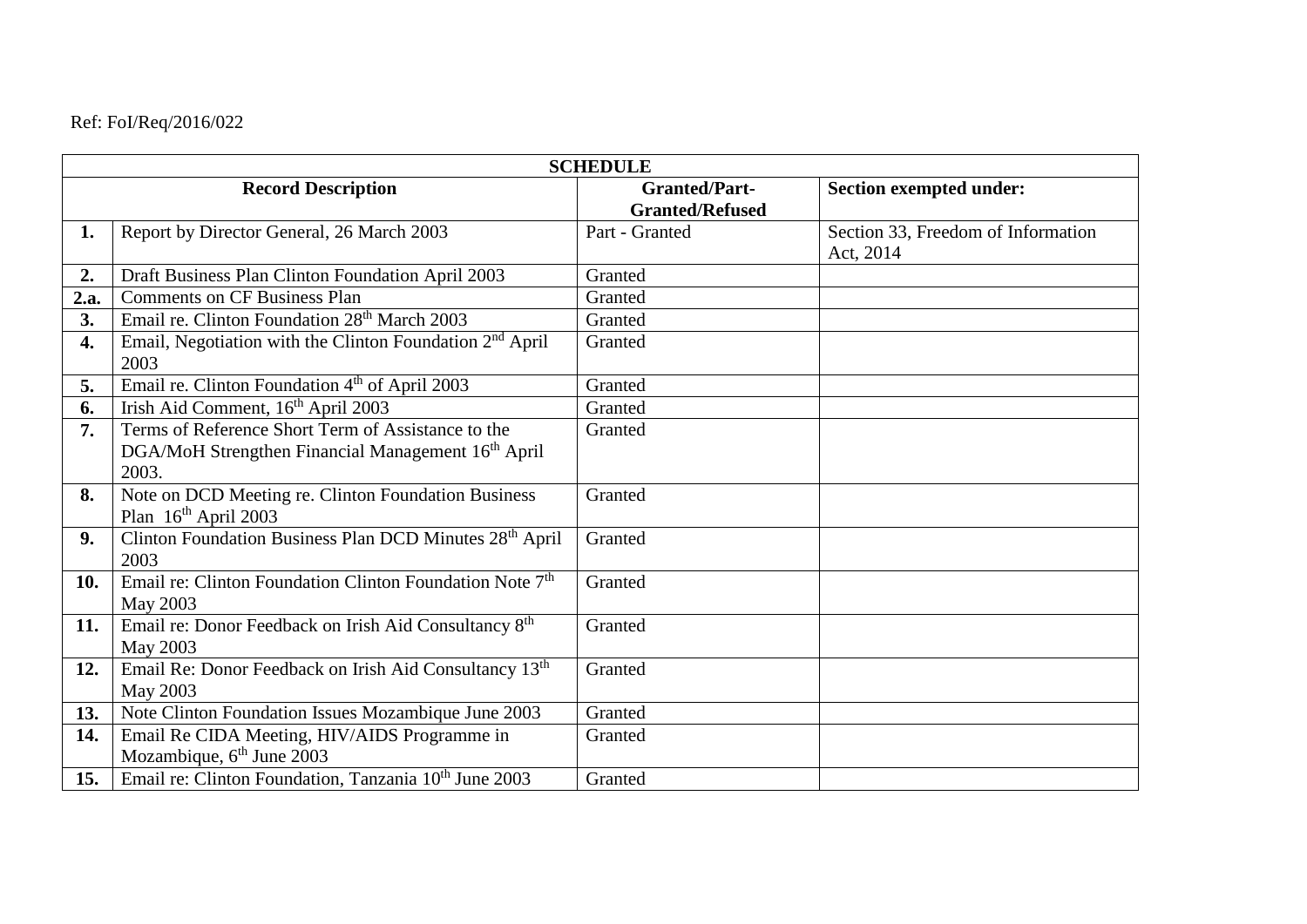| 16.         | Email re: Memorandum of Understanding Negotiation, 1st                 | Granted |
|-------------|------------------------------------------------------------------------|---------|
|             | <b>July 2003</b>                                                       |         |
| <b>16.a</b> | Early Copy of the Memorandum of Understanding July                     | Granted |
|             | 2003                                                                   |         |
| 16.b        | Memorandum of Understanding Between the Clinton                        | Granted |
|             | Foundation and the Irish Government, $7th$ July 2003.                  |         |
| 16.c        | Taoiseach's Remarks on work with the Clinton Foundation,               | Granted |
|             | $7th$ July 2003                                                        |         |
| 16.d        | Steering Note on signing MOU between DCI and WJ                        | Granted |
|             | Clinton Foundation, July 2003                                          |         |
| 17.         | Agreement Between Minister Foreign Affairs of Ireland,                 | Granted |
|             | represented by Development Co-operation Ireland and the                |         |
|             | William J. Clinton Presidential Foundation, 7 <sup>th</sup> July 2003. |         |
| 18.         | Email re: Agreement with the Clinton Foundation with                   | Granted |
|             | Attachments, 8 <sup>th</sup> July 2003                                 |         |
| 19.         | Email re: Clinton Foundation to the Director General, 9th              | Granted |
|             | July 2003.                                                             |         |
| 20.         | Clinton Foundation HIV/AIDS Initiative Project Summary,                | Granted |
|             | <b>July 2003</b>                                                       |         |
| 21.         | Email Re: Memorandum of Understanding Signing, 1 <sup>st</sup> July    | Granted |
|             | 2003.                                                                  |         |
| 22.         | Email Re: Issues arising from the Tanzania DAC Meeting,                | Granted |
|             | $8th$ July 2003.                                                       |         |
| 23.         | Email concerning the Clinton Foundation, 8 <sup>th</sup> July 2003     | Granted |
| 24.         | Press Release: Taoiseach Bertie Ahern TD and former US.                | Granted |
|             | President Bill Clinton, launch new HIV/AIDS Initiative in              |         |
|             | Dublin 8 <sup>th</sup> July 2003.                                      |         |
| 25.         | Email Re: Clinton Foundation, 9 <sup>th</sup> July 2003.               | Granted |
| 26.         | Email Re: Press Release, 11 <sup>th</sup> July 2003                    | Granted |
| 27.         | Note on the situation regarding support for Clinton                    | Granted |
|             | Foundation Plan in Mozambique, October                                 |         |
|             | 27.a Note regarding to the support for the Clinton Foundation's        | Granted |